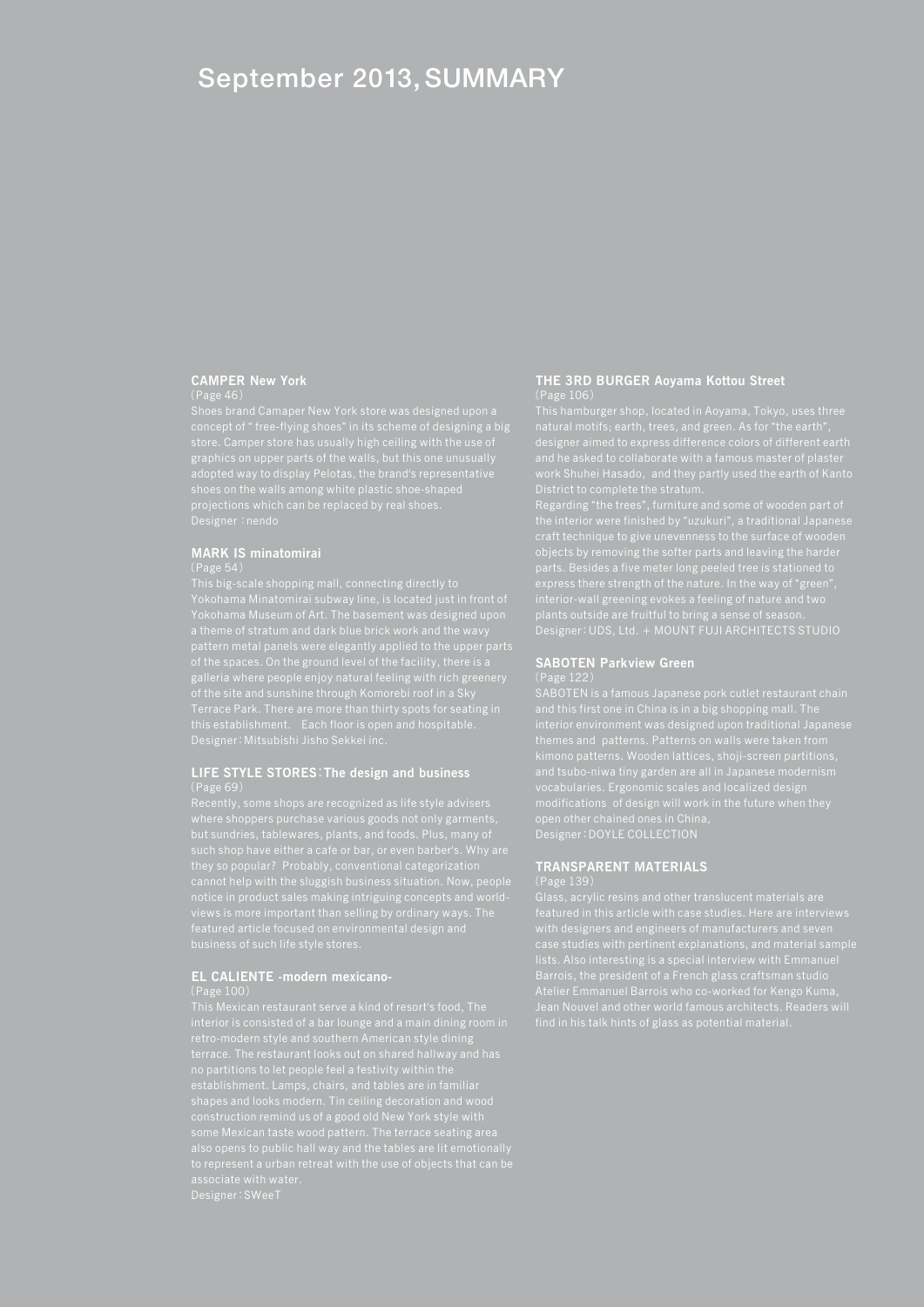

## NEW SHOP & ENVIRONMENT **新作**

- 46 カンペール ニューヨーク n e n d o
- 52 「記事 ] 店舗空間と商品の相互的な関係を生むデザイン 佐藤オオキ氏 (nendo)に聞く 文◎編集部
- 54 マークイズ みなとみらい 三 菱 地 所 設 計
- 66 [ 記 事 ]大 型 商 業 施 設づくりの新しい姿 取材・文◎薄井テルオ
- 68 [ 記 事 ]「 マークイズ みなとみらい 」に見るサイン計 画 八島紀明 (八島デザイン事務所)に聞く 文 ◎ 編 集 部

### SPECIAL FEATURE **特集 /ライフスタイル <sup>提</sup> <sup>案</sup> 型ストアの <sup>業</sup> <sup>態</sup> <sup>戦</sup> 略と空 <sup>間</sup> <sup>デ</sup> ザイン**

- 70 フリーマンズ スポーティング クラブ 東京 ターボ・ソマー
- 76 [記事1]乾 展彰氏 (株式会社アーバンリサーチ)に聞く 「フリーマンズ スポーティング クラブ 東 京 」が 見 据えるこれからの店 舗 像 取 材・文 ◎ 佐 藤 千 紗
- 77 ガーデンハウス ジャモアソシエイツ
- 80 [記事2]高橋紀人氏(ジャモアソシエイツ)に聞く 飽きのこない心 地良い空 間づくりの秘 訣 取材·文◎阿部博子
- 82 トミー バハマ 銀座店 乃 村 工 藝 社
- 86 [ 記 事 3 ]北 村 喜 裕 氏 ( 乃 村 工 藝 社 )と 総支配人・大杉剛士氏、小野幸一氏に聞く トミー バハマ 銀 座 店のイメージ & 空 間デザイン 取 材・文 ◎ 阿 部 博 子
- 88 フリーペドラーマーケット C P センター
- 91 [ 記事 4 ]大西良夫氏( WAVE international)に聞く フリーマーケットにファッションと 店づくりの可 能 性を見つけた 取材・文◎甲嶋じゅん子
- 92 [記事 5] 杉浦幸さん (CPセンター)に聞く 手づくりだけど、ちょっとトゲがある ~デッキとコーヒーと 「人々の 交 差する場 」 取材・文◎甲嶋じゅん子
- 94 バードハウス南青山 タカトタマガミデザイン
- 97 [記事6]ディレクター・川崎勝元氏 (カム・オフ・ウェル)に聞く バードハウスの商 品セレクトを支えるコンセプトワード 取材・文◎甲嶋じゅん子
- 98 [ 記 事 7 ]S u m m a r y 「なぜ今、ライフスタイル提案型ストアなのか」 文 ◎ 阿 部 博 子

### FEATURE ARTICLE **業種特集/カジュア ルレストラン**

- 100 エル カリエンテ  $-$  モダン メキシカーノー S W e e T
- 106 ザ・サードバーガー 青山骨董通り店 UDS MOUNT FUJI ARCHITECTS STUDIO
- 111 アウトバックステーキハウス 池袋店 丹 青 社
- 114 ザ・シティベーカリー ブラッスリールービン ミュープランニングアンドオペレーターズ
- 118 レストラン&カフェ銀座ライオン デパーチャー 関西国際空港店 スーパーマニアック
- 122 さぼてん 北京芳草地店 ドイルコレクション
- 126 パスタマルシェ AW キッチン 丸の内 iiyo !! 店 デザインポスト
- 129 京橋 昇龍軒 S T I L E
- 133 そば処 為治郎 辻 村 久 信デザイン事 務 所 + ムーンバランス
- 136 ご 馳 走 そ ら アッタ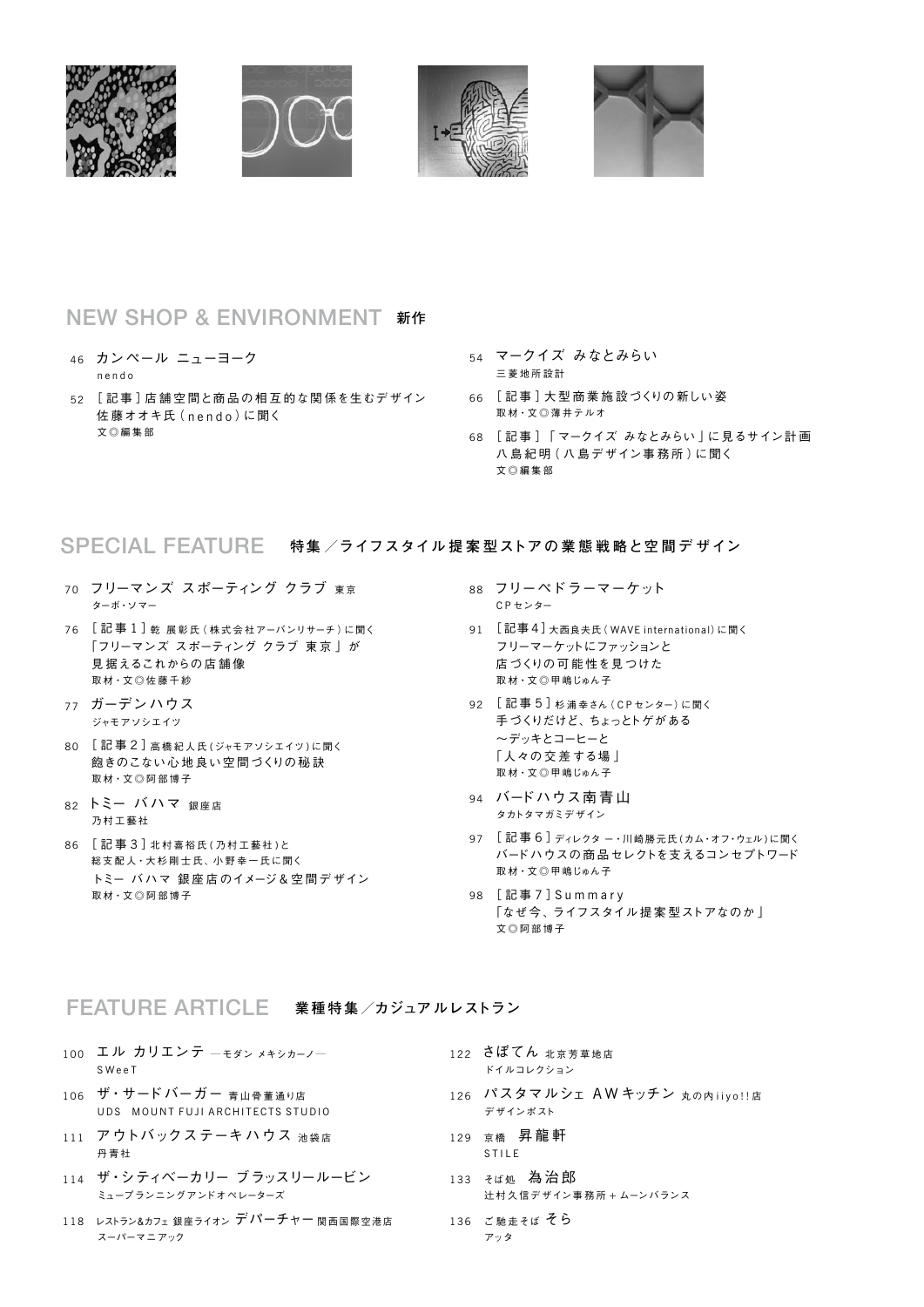### SPECIAL FEATURE **マテリア <sup>ル</sup> <sup>特</sup> <sup>集</sup> / <sup>透</sup> <sup>明</sup> <sup>素</sup> <sup>材</sup>**

- 140 ゾフ プラス 神戸さんちか店 柿 谷 耕 司アトリエ
- 142 [記事1]柿 谷耕司氏 (柿 谷耕司アトリエ)に聞く 光を形に変える透明素材 取材·文◎加藤 純
- 144 フロイド キッテォの内店 スキーマ建 築 計 画
- 146 [記事2]長坂 常氏 (スキーマ建築計画)に聞く 人の無 意 識に訴えるグラデーション 取材 · 文◎加藤 純
- 147 バオ バオ イッセイ ミヤケ ぁべのハルカス近鉄本店 モーメント
- 150 中国料理 大湖 コントンポラン スーパーマニアック
- $152$  長嶋鍼灸整骨院 風雅 千 葉 学 建 築 計 画 事 務 所
- 154 ホントカフェ 大塚ノリユキデザイン事務所

## FOCUS

- 180 JPタワー学術文化総合ミュージアム インターメディアテク 東 京 大 学 総 合 研 究 博 物 館 インターメディア テク 寄 付 研 究 部 門 + 丹 青 社+シンプリシティ
- 186 [ 記 事 ]インターメディアテクの何が 新しいのか 文◎編集部

## Column & news

- 31 PARIS ◎浦田 薫 パリのクリエーターが 工 夫する狭小 アトリエ
- 33 FOOD ①坂井淳一 地域に根ざすフレンチ"ガンゲット"

## **SERIAL**

- 190 TOKYOインテリアツアー 3 文・イラスト◎浅子佳英 安藤僚子 キャットストリート
- 193 New Definition of Design デザインの新定義 25 取材・文◎土田貴宏 太 刀 川 英 輔
- 194 WINDOW & DESIGN 4 取材・文◎編集部 ポーラ ザ ビューティー 銀座店 モンクレール 青 山
- 196 仕上げの美学 21 取材・文◎加藤純 写真◎白鳥美雄 壁画制作 オキ・ジュンコ

### **ADVERTISING**

- 22 広告Index
- 171 広告企画「透明・透過素材」
- 155 アーバンネット大手町 **NTT都市開発**
- 156 [レポート1]フジデノロに聞く 工 業 用 技 術を応 用した光るアクリルパネル 取 材・文 ◎ 塩 野 哲 也
- 158 [レポート 2 ]三 芝 硝 材に聞く ガラスの大 判 化を支え、 多彩な表現手段を持つ加工メーカー 取 材・文 ◎ 塩 野 哲 也
- 160 [レポート 3 ]エアフレームに聞く アクリル加 工 職 人の手 技が、 ハイテックな立体造形を生み出す 取材 · 文◎塩野哲也
- 162 [インタビュー] エマニュエル·バロワ氏 (AEB代表)に聞く ガラスの可 能 性を開 拓する 取材 · 文◎浦田 薫
- 165 商空間を彩る「透明素材」製品集
- 187 イッピン・デンタル・ラボラトリー タカトタマガミデザイン

- 35 COMMUNITY DESIGN ◎ 紫牟田伸子 " 居 場 所づくり" の新しいかたち「 Y a b o l o g y 」
- 37、39 NEWS NORWEGIAN ICONS TOKYO $\angle$ 深海 4Dスクエア 夏の夜に浮かび上がる幻のダイオウイカ
	- 198 DETAIL | インテリアデザインの作法 9 取材・文◎塩野哲也 オリジナルチェア「ローカス」 文田昭仁 (文田昭仁デザインオフィス)
	- 201 商空間オピニオン 9 文◎高橋正明 岩本勝也 (エンバディデザイン) ソニア・ディロン =マーティー( ディロン・マーティー財団)
	- 202 CALENDAR & INFORMATION
	- 204 TOPICS & FROM EDITORS

219 PRODUCT INFORMATION Product File " 装飾部 材"/Topics / Shop & Showroom